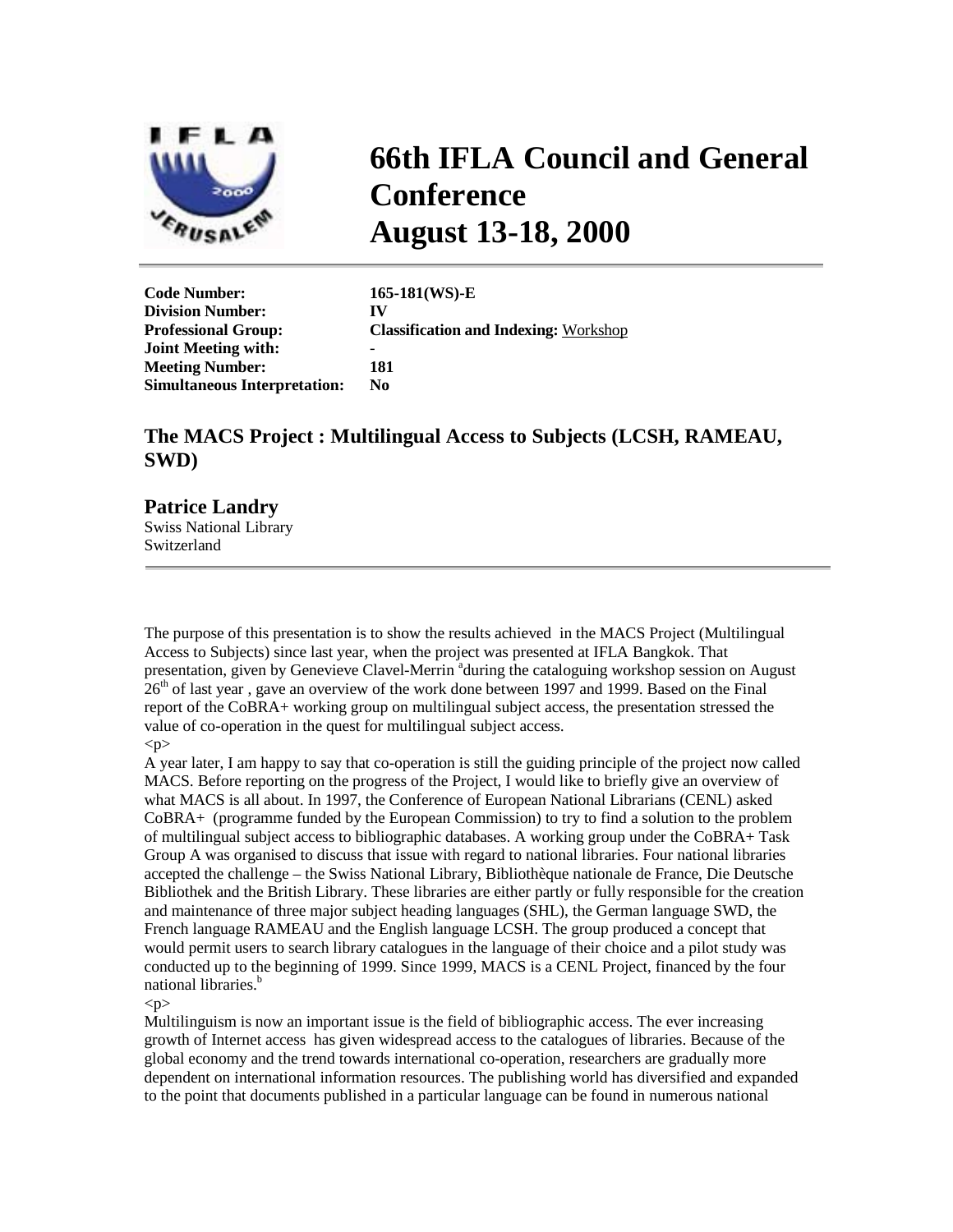libraries. Libraries have responded favorably to these trends and challenges and are more than ever committed to improving access to their collections both nationally and internationally.  $p$ 

What is at stake is the possibility for users to conduct a subject search in catalogues in their preferred language. Most libraries will index documents using a subject heading language and users have to gain a practical knowledge of that language in order to succesfully conduct a search. In all of the national libraries involved in the project, each document, independently of the language in which it has been written, is indexed using a particular subject heading language. Using my own library as an example, a researcher from abroad must not only master the German language but also the intricacies of the SWD / RSWK subject heading language in order to access material by subject.

#### $p$

In the pilot study phase of the project, the group investigated the possibility of offering multilingual subject access using the three SHLs in use in their own institution (RAMEAU, SWD and LCSH) by establishing links between the headings in each language. In adopting this approach, which is based partly on the ISO5964 multilingual thesauri guidelines, the group took in account the following points :

#### $<$ ul $>$

<li>Libraries have already invested considerable time and effort in the creation and maintenance of the SHLs

<li>Current SHLs offer subject access to millions of documents

<li>Translation would be costly and would require that some SHLs be abandonned

#### $\langle \text{ul} \rangle$

On the basis of this study, the directors of the four national libraries involved in the project signed a convention to fund the creation of a prototype : MACS (Multilingual Access to Subjects), via the CENL. In the Fall of 1999, a targeted call for tender was sent out. After reviewing the proposals received, the partner libraries selected a consortium composed of Index Data Aps (Dennmark) and Tilburg University (Netherlands). Work started in early 2000 and a first version was released just prior to this conference and a fuller version is planned for the end of September. <sup>c</sup>

 $< p >$ 

The MACS prototype exists independently of the partners' own library systems. The basic requirement is that it should be a WWW application (to be used by users searching the different catalogues and by the partners to add and maintain the links between the different SHLs). It should also have an interface in each of the 3 languages. It should be expandable to offer the possibility of adding other languages and it should use standard formats (the data presently in the prototype uses USMARC, MAB/PICA and UNIMARC formats).

#### $< p >$

When drafting the specifications for the prototype, we were particularly interested in having mechanisms for the establishment and maintenance of links between SHLs, including updating of the system. It should also be clear to users how they can search and how they can have access to subject headings that are in the database. The access to each partner's library through Z39.50 should be transparent to the users and the results set clearly presented to the users. The prototype should show how it can be scaled up to improve access and navigational functions.

#### $< p >$

More specifically, the protoype should have the ability to import links already identified during the pilot study. This is an important issue since all of the initial work was done using Word97 and it was important that the integrity of the work be maintained when transfered to the prototype. The link management should have a file management and a maintenance structure that allows data to be easily added and amended. Access to the terms should be provided through terms (SHLs) and authority ids with browse and boolean search capabilities. And finally, the link management should address the problem of « one-to-one » and « one to many » links.  $\langle n \rangle$ 

The prototype should provide for any user the possibility to choose a « source language » and one or more target catalogues. He should have the possibility to choose and select subject headings in one SHL and find equivalent(s) to the selected headings. The search results should be clearly displayed and bibliographic records easily retrieved.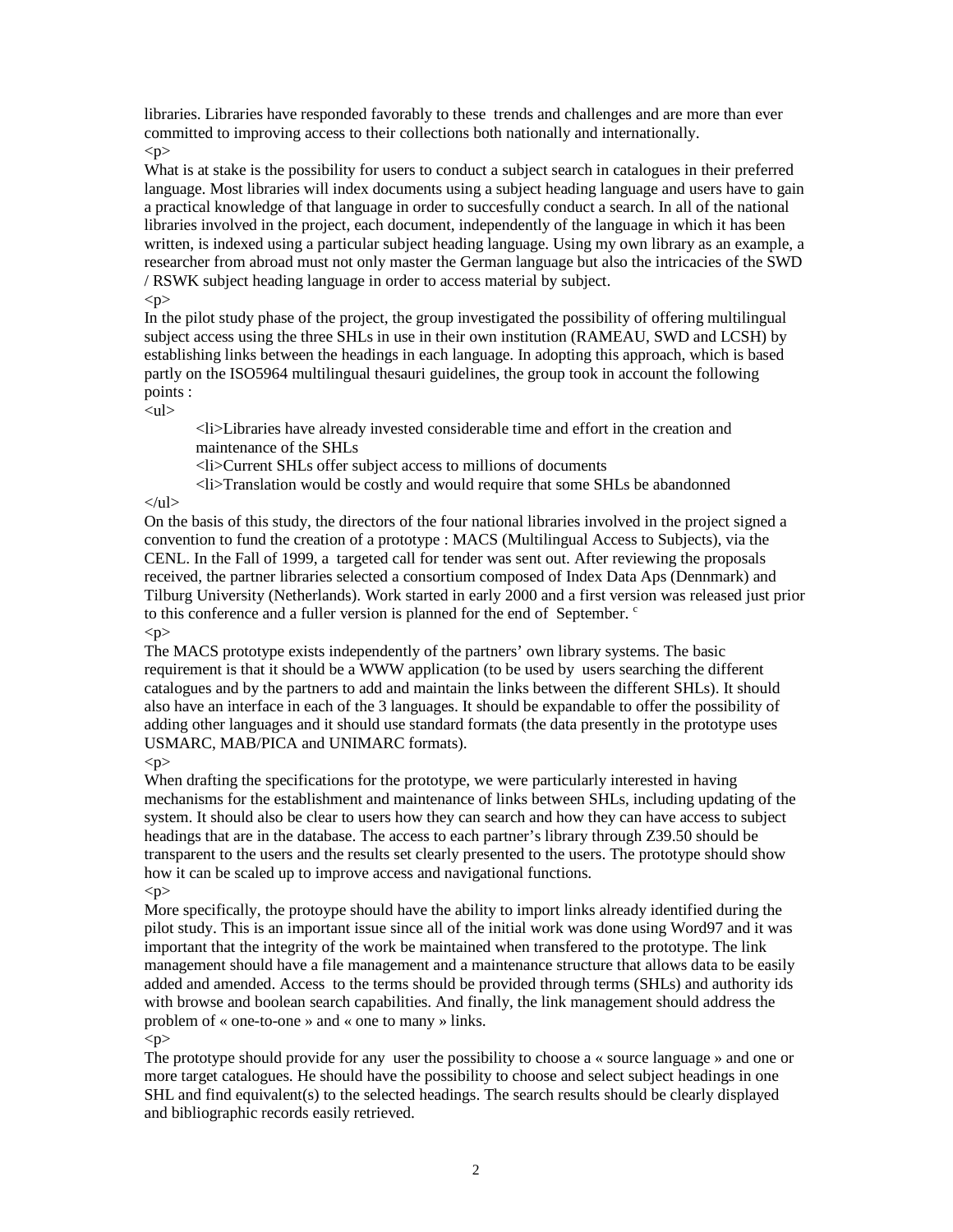To test if the prototype could measure up to these requirements, about 15'000 bibliographic records from each database and 1'000 headings (linked to the bibliographic records) and their equivalents were loaded in the prototype. The headings were in the fields of Sports and Theater, plus an additional set of links derived from the 500 RAMEAU headings most used often to index documents.  $< p >$ 

As we are completing the protoype phase (until the end of September), there are still some tasks that need to be done. Between now and the end of October, we will conduct extensive tests to see if our partners from Index Data and Tilberg University have fufilled their mandate. We will also do an analysis of scaling-up the prototype using live testing of Z39.50 in at least one of the catalogues. We will also define, on the basis of the link management, guidelines for an efficient management of links in a decentralised environment.

 $<$ p $>$ 

The final version of the prototype will be presented to the CENL at the end of September and the future will depend on the acceptance of the results by the directors and of course, the availability of funding to keep the project going and making the prototype a feature in the web access to national libraries' catalogues.

 $p$ 

The following demonstration will give a few examples of the prototype as it was on August  $10<sup>th</sup>$ 2000. At that time, not all of the features had been developed, nor were all of the bibliographic data and links fully loaded. Since then, the prototype has been substantially modified and improved.

#### **<h3>The Link Management Interface** :</h3>

This interface should only be accessed by the partner libraries to add and to manage the links beween the different SHLs. This interface is protected and access is only possible through a logon and password. Different levels of access are planned so that , for example, a designated editor of a particular SHL could have specific access to the link database.

 $< p >$ 

To find out if a particular term is already in the link database, the interface has a **Search for Term** screen from which we can do two types of search ; search by entering a search term (i.e. Actors) or an authority number . The user can also access the database by browsing the SHL through the « List Terms » function.

 $< p >$ 

In addition to the « **List Terms** » button, additional functions are available (see left side of the screen,). We can navigage using different buttons, such as « **New search** » to go back to the Search screen, « **Add Link** » which is the blank worksheet to add a new link, and « **Discussion** » which is a discussion forum that would permit the different partner libraries to discuss particular problems in the establishing or modifying of a particultar link.

| $\tt x$ macs<br>multilingual access to subjects |                                               | <b>Search for Term</b>                                                                                                                                                                                                                                                                                                       |
|-------------------------------------------------|-----------------------------------------------|------------------------------------------------------------------------------------------------------------------------------------------------------------------------------------------------------------------------------------------------------------------------------------------------------------------------------|
| New Search                                      | Focus SHL LCSH<br>医                           |                                                                                                                                                                                                                                                                                                                              |
| Help                                            | Search for<br>metors                          | in focus SHL (term or ID)                                                                                                                                                                                                                                                                                                    |
|                                                 | <b>ELCSH</b><br>Show from                     |                                                                                                                                                                                                                                                                                                                              |
| Add Lett.                                       | <b>LEAMEAU</b><br><b>F</b> SWD                |                                                                                                                                                                                                                                                                                                                              |
| Litt Terms                                      | <b>PAISHL:</b><br>Search                      |                                                                                                                                                                                                                                                                                                                              |
| <b>Thecurrion</b>                               |                                               |                                                                                                                                                                                                                                                                                                                              |
| Logout                                          | (string) and (character) wildcards work, too. | The Search page is used to search through the focus thesaurus for matching subject headings. The focus<br>SHL typically is the SHL for which the user has responsibility. For the "Show from" check box list, only<br>the "All" option works. Note that you can also enter identifiers in the search box, and that the SQL % |

**© MACS 2000**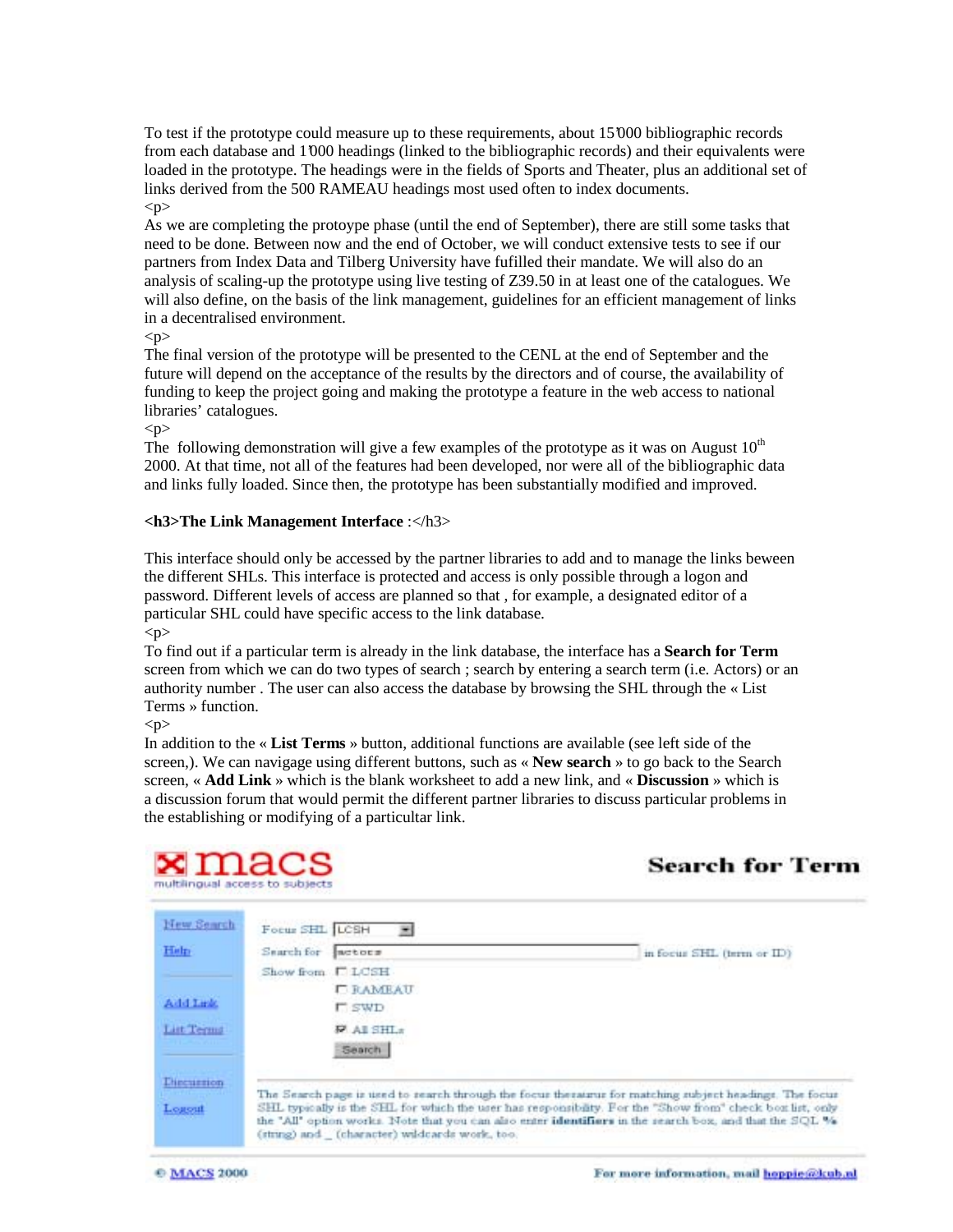The **Search Results** screen shows which links have been made to a particular subject heading in the focus SHL. In the case of « Actors », one link was established by linking « acteurs » (RAMEAU) and « Schauspieler » (SWD) to the LCSH heading. In the cases when one heading in a focus SHL is linked to more than one term in other SHLs, the **Search Results** will indicate the number of links established to a particular SHL. For example, « Jumping » (LCSH) has two links : one to « Saut en hauteur » (RAMEAU) and « Hochsprung » (SWD) and another to « Sauts (athlétisme) » (RAMEAU) and « Sprung » (SWD).

From **Search Results** screen, we can use the « **View Link** » to have information on when the link was made or modified and by whom.

| ${\tt x}$ macs<br>multilingual access to subjects |                           |                                              |              | <b>Search Results</b>                                                                                                                                                                                   |
|---------------------------------------------------|---------------------------|----------------------------------------------|--------------|---------------------------------------------------------------------------------------------------------------------------------------------------------------------------------------------------------|
| New Search                                        |                           | Searched for subject heading actors in LCSH. |              |                                                                                                                                                                                                         |
| Help                                              | LCSH                      | <b>RAMEAU</b>                                | SWD          |                                                                                                                                                                                                         |
|                                                   | Actors                    | Acteurs                                      | Schauspieler | View Link                                                                                                                                                                                               |
| Discussion                                        |                           |                                              |              |                                                                                                                                                                                                         |
| Logout                                            | Total of 1 link(s) found. |                                              |              |                                                                                                                                                                                                         |
|                                                   |                           | mandatory AND operators).                    |              | The Search Results page shows the results of the search in the focus SHL, matched with other SHLs if<br>available. For each match, the complete expression in the focus SHL is displayed (including the |
| <b>© MACS 2000</b>                                |                           |                                              |              | For more information, mail hoppie@kub.nl                                                                                                                                                                |

The « **View Link** » function is primarily an editorial function. From this screen, a term (authority) or the link can be modified. It is possible, by clicking on the term (i.e. Actors) to view the details of the subject heading (i.e. Authority number, when it was changed, and by whom.).

 **macs** 

| multilingual access to subjects |                                                                                                                 |
|---------------------------------|-----------------------------------------------------------------------------------------------------------------|
| New Search                      | Link $ID5$                                                                                                      |
| He1p<br>Annotations (7)         | <b>LCSH</b><br>term $ID$ 12<br>Delete<br>Actors<br>Changed 2000-06-04 13:44:20+02<br>Orth Add<br>$\mathbb{D}$   |
| Discussion<br>Logout            | <b>RAMEAU</b><br>term $ID$ 11<br>Delete<br>Acteurs<br>Changed 2000-06-04 13:44:19+02<br>Orth Add<br>$_{\rm ID}$ |
|                                 | <b>SWD</b><br>term $ID$ 13<br>Delete<br>Schauspieler<br>Changed 2000-06-04 13:44:20+02<br>Orth Add<br>ID        |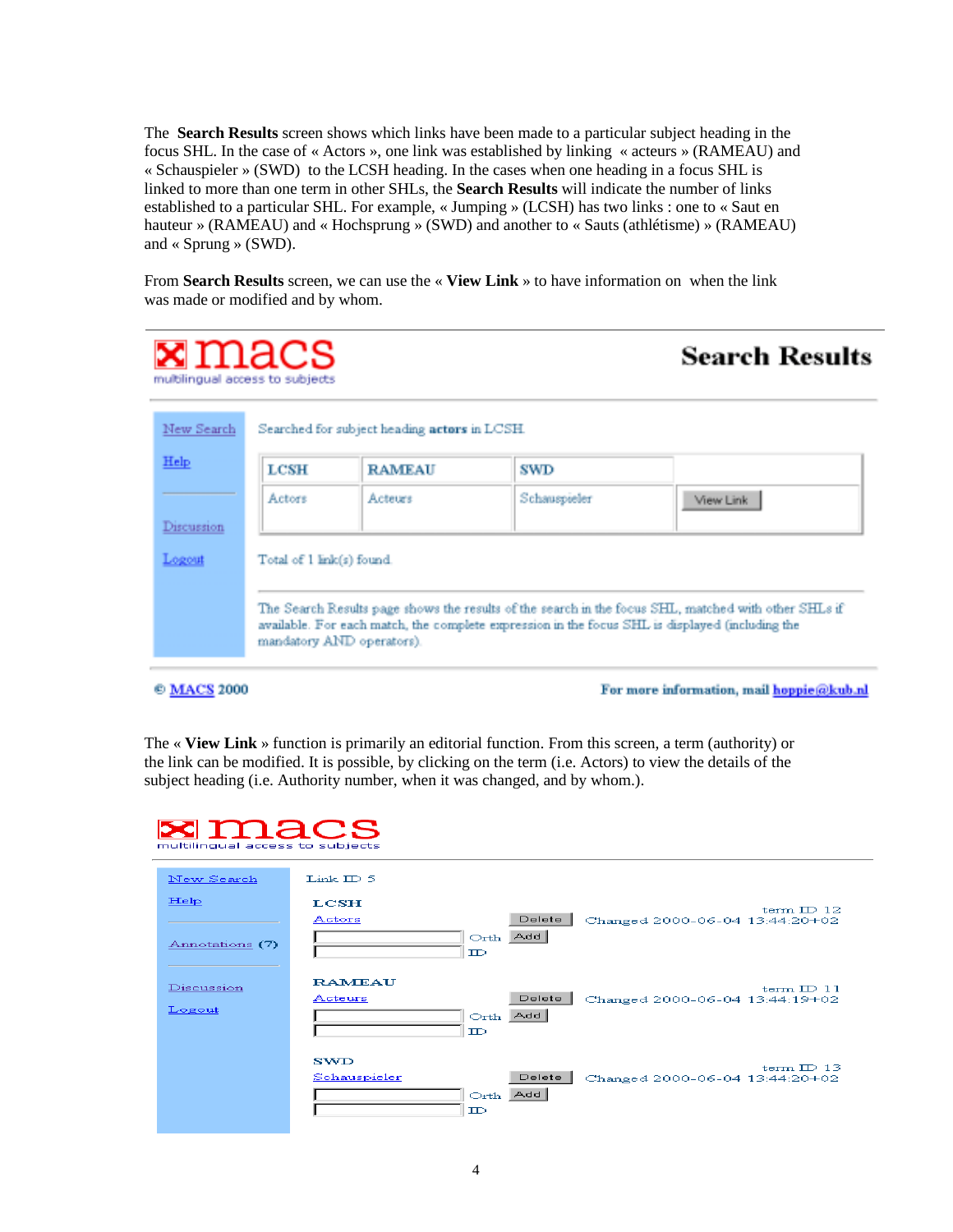#### **1. The Search Interface :**

The search interface was designed to give the library users the possibility of using their preferred SHL and doing their search in the catalogues of one or many libraries. As this is will be a WEB interface, the library user of a particular national library can decide to do a multilingual search only in the catalogue of his national library and using a different SHL from the one used by that national library. To proceed with search, the library user enters the search term(s) in a particular SHL and selects the library catalogues in which the search will be done.

The library user can select the **Search** button which will automatically do a search in the catalogues selected and show the results (see below **Search results** screen)

The **Browse** button (which we will demonstrate) will show all the headings where a particular heading or term is used and the links to these headings.

| ${\tt x}$ macs<br>multilingual access to subjects                                            |                                                                      |                                                                                                                                                                                                                                                            |  |  |  |
|----------------------------------------------------------------------------------------------|----------------------------------------------------------------------|------------------------------------------------------------------------------------------------------------------------------------------------------------------------------------------------------------------------------------------------------------|--|--|--|
| Type in the subject<br>cycling<br>Note: Only subject headings are<br>included in the search. | In the chosen language<br>English (LCSH)<br>$\overline{\phantom{a}}$ | In the chosen Libraries<br><b>IV Swiss National Library</b><br><b>Ø Bibliothèque nationale de</b><br>France<br><b>▶ Die Deutsche Bibliothek</b><br><b>E</b> The British Library<br>Tip: You can select or<br>deselect the libraries you<br>want to search. |  |  |  |
| Search To search the selected libraries<br>To view possible translations<br><b>Browse</b>    |                                                                      |                                                                                                                                                                                                                                                            |  |  |  |

In the example « Cycling », we see that that term is used in 11 LCSH subject headings for which we have established links. Please note that the term « cycling » is displayed regardless of its position in the subject heading.

From this screen, the library user can select the subject headings for the search. For our demonstration, we have selected the first five subject headings.The LCSH heading « Cycling » was selected twice because it is linked to two different SWD headings.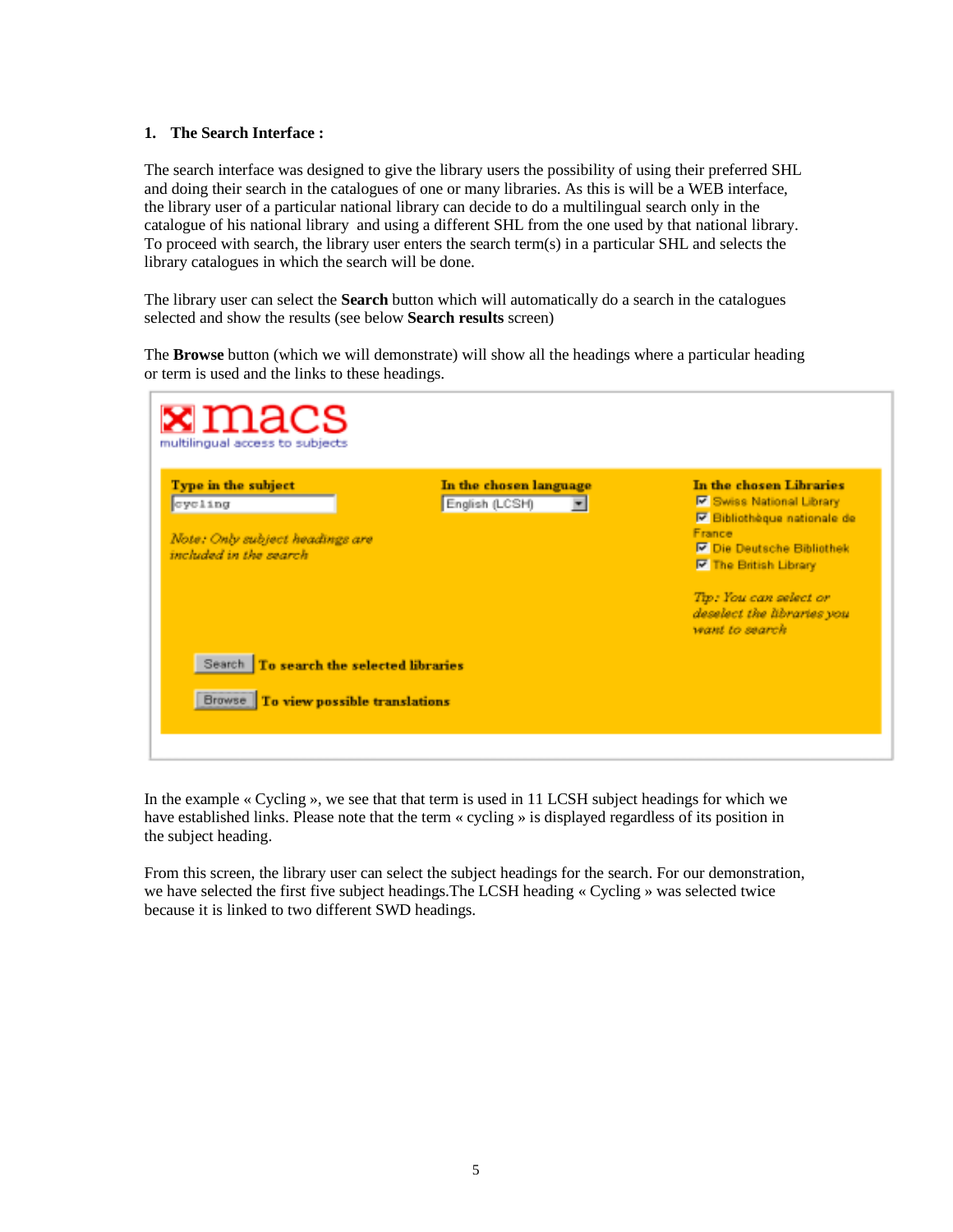

|        | English (LCSH)                  | Deutsch (SWD)              | Français (RAMEAU)                 |
|--------|---------------------------------|----------------------------|-----------------------------------|
| ⊽      | All terrain cycling             | Geländeradsport            | Vélo tout terrain                 |
| r      | All terrain cycling             | Mountainbiking             | Vélo tout terrain                 |
| r      | All terrain cycling -- Training | Geländeradsport + Training | Vélo tout terrain + Entraînement  |
| ⊽      | Cycling                         | Radfahren                  | Cyclisme                          |
| ⊽      | Cycling                         | Radsport                   | Cyclisme                          |
| $\Box$ | Cycling accidents               | Radsport + Sportverletzung | Cyclistes -- Lésions et blessures |
| $\Box$ | Cycling for women               | Radsport + Frauensport     | Cyclisme féminin                  |
| П      | Cycling -- Law and legislation  | Radsport + Sportrecht      | $C$ yclisme + $D$ roit            |
| П      | Cycling -- Records              | Radsport + Rekord          | Cyclisme + Records                |
| $\Box$ | Cycling -- Safety measures      | Radsport + Unfallverhütung | Cyclisme + Mesures de sécurité    |
| П      | Cycling -- Training             | Radsport + Training        | $Cyclisme + Entraînement$         |

The checked subjects will be included in your search

Proceed with searching

The **Search results** screen will indicate how many hits are in each of the libraries and will list the titles in a brief format. (In the following screen, the list was abbreviated in order to show a maximum of 3 titles)



### Your search results in the libraries...

British Library: 33 hits.

- 1. The complete book of mountain biking; Brant Richards and Steve Worland;
- 2. The mountain bike book; David Leslie; photographs by Tim Woodcock;
- 3. Mountain bike racing; Tim Gould and Simon Burney;

#### Bibliothèque nationale de France: 31 hits.

- 1. Il était une fois le cyclisme à Corbeil-Essonnes; un siècle d'histoire; Guy Caput, Roland Oberle;
- 2. Guide du cyclisme; manuel pratique et conseils de santé; docteur Gérard Porte;
- 3. Le livre d'or du cyclisme; 1995; Jean-Luc Gatellier; préf. de Laurent Jalabert;

Swiss National Library: One hit.

1. Schwyzerland: IKartenmaterial1 :: Rigi - Vierwaldstättersee : Wanderkarte;

Die Deutsche Bibliothek: 62 hits.

- 1. Bike-Events ...: die Höhepunkte der Saison ; Bike plus
- 2. Trainingsplaner
- 3. Franken : [40 Spitzen-Touren, präzise Wegbeschreibungen, übersichtliche Tourendaten, Streckenskizzen + Hohenprofile} / Frank Klose